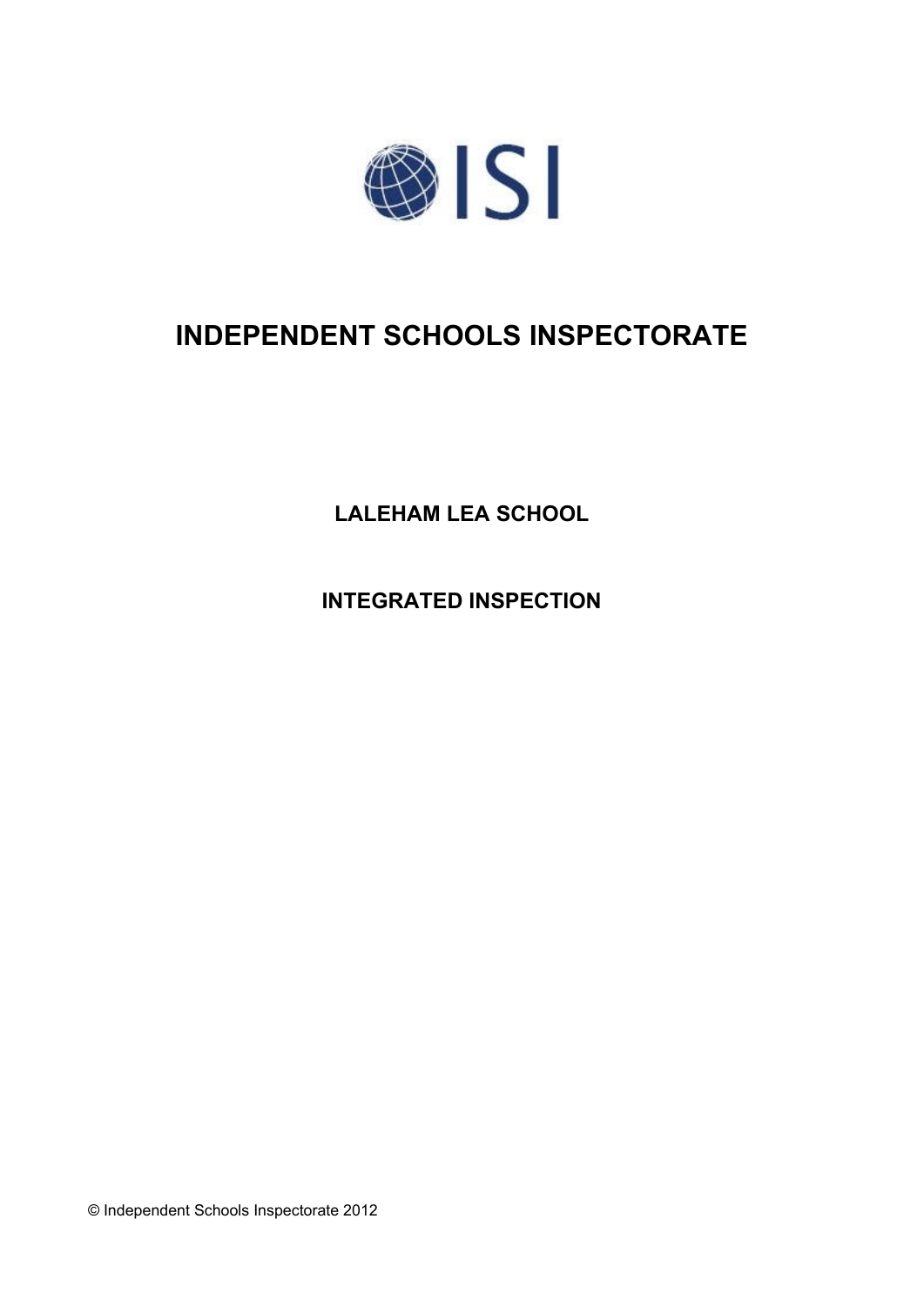# **INDEPENDENT SCHOOLS INSPECTORATE**

| Full Name of School               | <b>Laleham Lea School</b>                                                        |  |            |    |  |
|-----------------------------------|----------------------------------------------------------------------------------|--|------------|----|--|
| <b>DfE</b> Number                 | 306/6008                                                                         |  |            |    |  |
| Registered Charity Number 1118598 |                                                                                  |  |            |    |  |
| Address                           | Laleham Lea School<br>29 Peaks Hill<br><b>Purley</b><br>Surrey<br><b>CR8 3JJ</b> |  |            |    |  |
| <b>Telephone Number</b>           | 020 8660 3351                                                                    |  |            |    |  |
| <b>Email Address</b>              | secretary@lalehamlea.co.uk                                                       |  |            |    |  |
| <b>Headmistress</b>               | Mrs Johanna Staunton                                                             |  |            |    |  |
| <b>Chair of Governors</b>         | <b>Mrs Elaine Hallam</b>                                                         |  |            |    |  |
| Age Range                         | 3 to 11                                                                          |  |            |    |  |
| <b>Total Number of Pupils</b>     | 81                                                                               |  |            |    |  |
| <b>Gender of Pupils</b>           | Mixed (40 boys; 41 girls)                                                        |  |            |    |  |
| Numbers by Age                    | 0-2 (EYFS): 0                                                                    |  | $5 - 11$ : | 39 |  |
|                                   | 3-5 (EYFS): 42 11-18:                                                            |  |            | 0  |  |
| <b>EYFS Gender</b>                | Mixed (17 boys; 25 girls)                                                        |  |            |    |  |
| Inspection dates                  | 24 Jan 2012 to 27 Jan 2012                                                       |  |            |    |  |
|                                   |                                                                                  |  |            |    |  |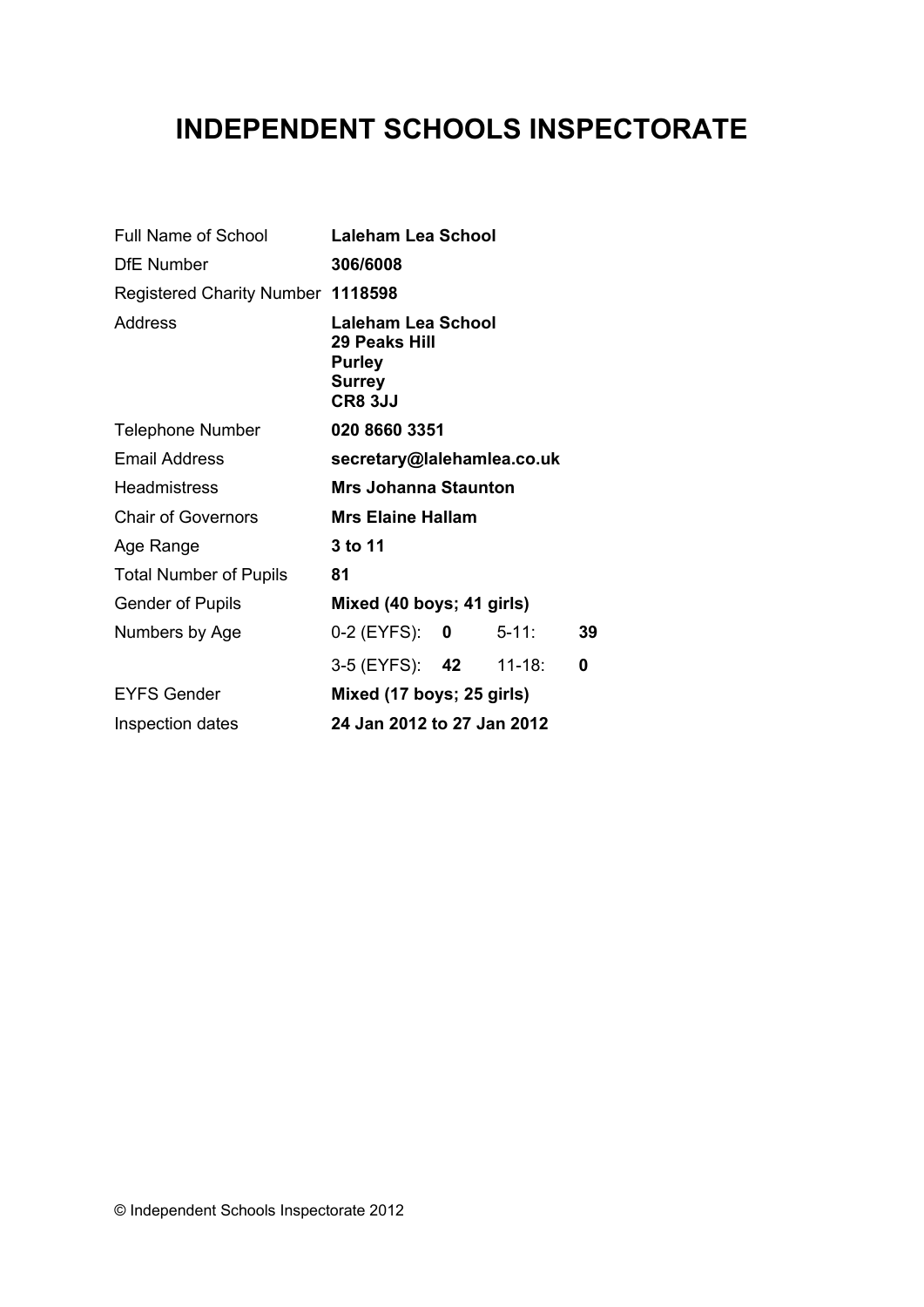# **PREFACE**

This inspection report follows the *ISI schedule,* which occupies a period of four continuous days in the school. The previous ISI inspection was in November 2007.

The Independent Schools Inspectorate (ISI) is the body approved by the Secretary of State for the purpose of inspecting schools belonging to the Independent Schools Council (ISC) Associations and reporting on compliance with the Education (Independent School Standards) (England) Regulations 2010. The range of these Regulations, which replace those first introduced on 1 September 2003, can be viewed through the following link: [www.legislation.gov.uk.](http://www.legislation.gov.uk) Search for Independent School Standards Regulations and enter date 2010, to find Schedule 1, Parts 1-7.

Legislation additional to Part 3, Welfare, health and safety of pupils, is as follows.

- (i) The Equality Act 2010 (including race, gender, special educational needs and disability).
- (ii) The School Standards and Framework Act 1998, banning corporal punishment.

The inspection was also carried out under the arrangements of the ISC Associations for the maintenance and improvement of the quality of their membership.

ISI is also approved to inspect the Early Years Foundation Stage (EYFS), which was introduced in September 2008 and applies to all children in England from birth to 31<sup>st</sup> August following their fifth birthday. This report evaluates the extent to which the setting fulfils the requirements of the Early Years Foundation Stage Statutory Framework published by the Department for Children, Schools and Families (DCSF) and follows the requirements of the Childcare Act 2006 as subsequently amended.

The inspection of the school is from an educational perspective and provides limited inspection of other aspects, although inspectors comment on any significant hazards or problems they encounter which have an adverse impact on children. The inspection does not include:

- (i) an exhaustive health and safety audit
- (ii) an in-depth examination of the structural condition of the school, its services or other physical features
- (iii) an investigation of the financial viability of the school or its accounting procedures
- (iv) an in-depth investigation of the school's compliance with employment law.

Both Ofsted and ISI inspect and report on the Independent School Standards Regulations. However, they apply different frameworks and have different criteria for judging school quality that are suited to the different types of schools they inspect. The grades used by ISI and Ofsted are different to reflect the differences in approach. ISI reports do not provide a single overarching judgement for the school but instead give a clear judgement on each aspect of the school's work at the beginning of each section. **These headline statements must include one of the ISI descriptors 'excellent', 'good', 'sound' or 'unsatisfactory', and for Achievement the descriptor 'exceptional' is available in addition.** Elsewhere in the report, inspectors may use a range of different adjectives to make judgements. **For EYFS registered provision (for pupils aged under three), reports are required to use the same terminology ('outstanding', 'good', 'satisfactory' and 'inadequate') as Ofsted reports.**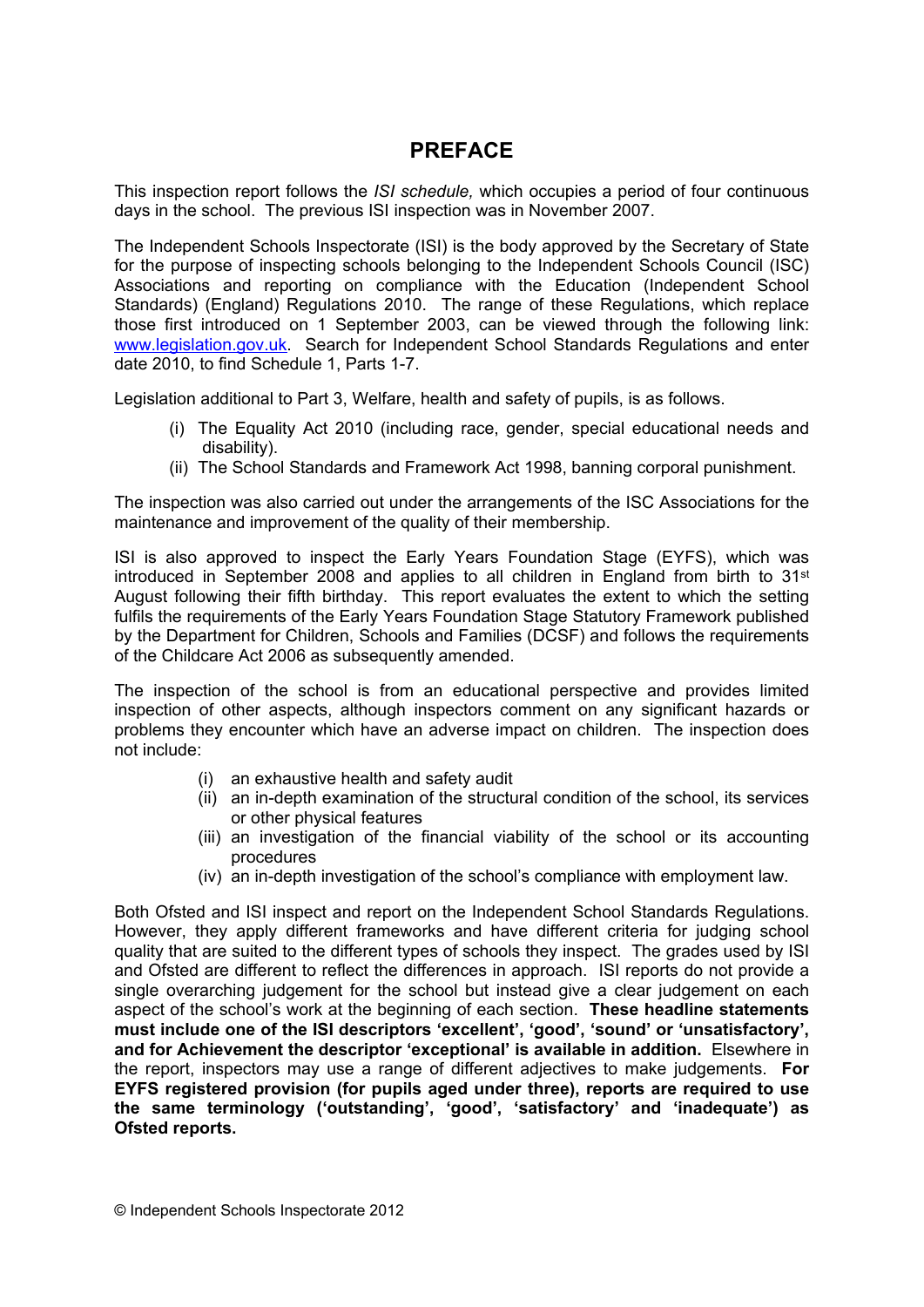# **INSPECTION EVIDENCE**

The inspectors observed lessons, conducted formal interviews with pupils and examined samples of pupils' work. They held discussions with senior members of staff and with a governors' representative, observed a sample of the extra-curricular activities that occurred during the inspection period, and attended registration sessions and assemblies. Inspectors visited the facilities for sick or injured pupils. The responses of parents and pupils to pre-inspection questionnaires were analysed, and the inspectors examined regulatory documentation made available by the school.

#### **Inspectors**

Mr Tony Hubbard Reporting Inspector

Mrs Deborah Buckenham Co-ordinating Inspector for Early Years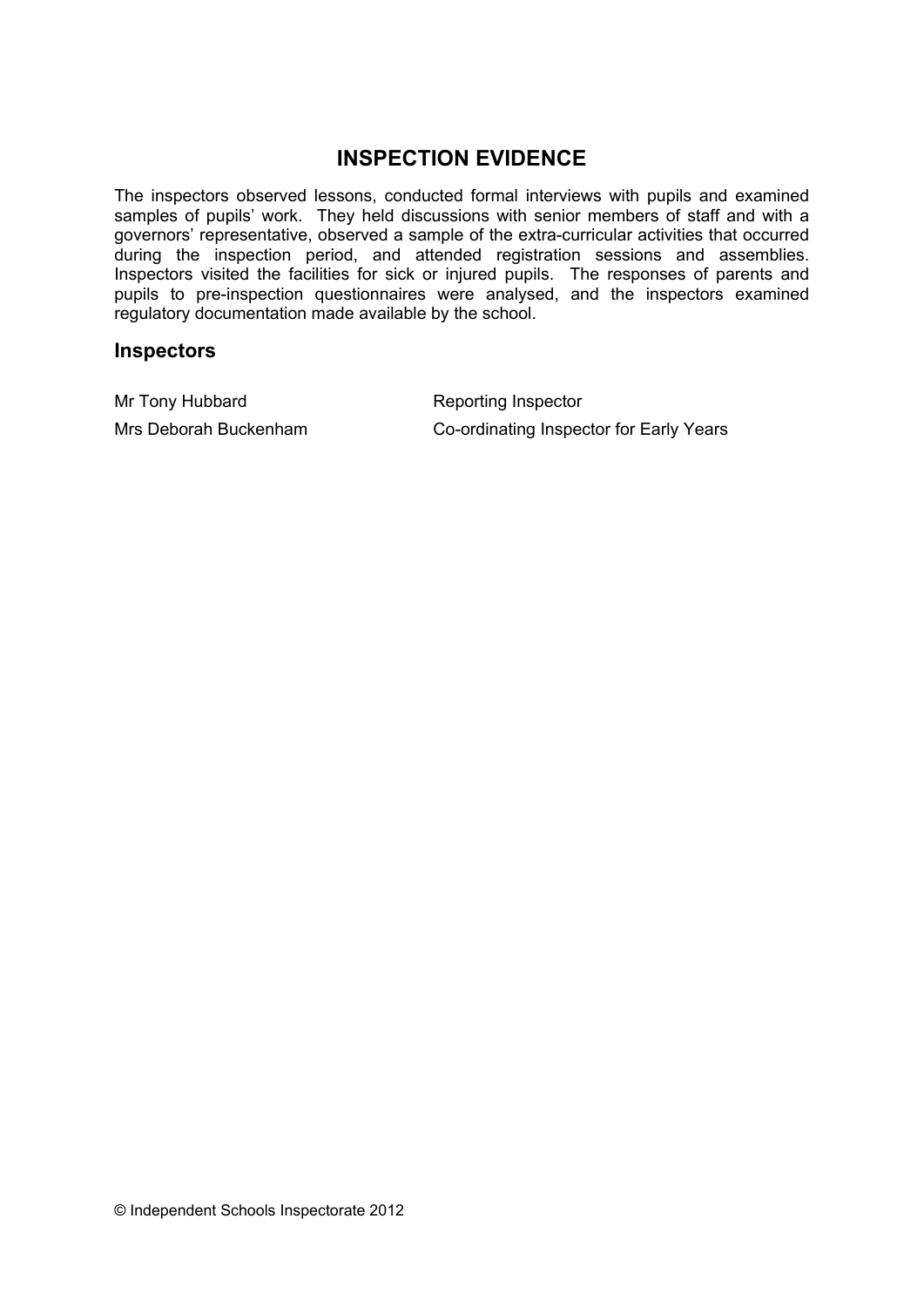# **CONTENTS**

| 1              | THE CHARACTERISTICS OF THE SCHOOL                                                                                 | 1           |
|----------------|-------------------------------------------------------------------------------------------------------------------|-------------|
| $\overline{2}$ | THE SUCCESS OF THE SCHOOL                                                                                         | $\mathbf 2$ |
| (a)            | <b>Main findings</b>                                                                                              | 2           |
| (b)            | <b>Action points</b>                                                                                              | 3           |
|                | (i) Compliance with regulatory requirements                                                                       | 3           |
|                | (ii) Recommendations for further improvement                                                                      | 3           |
| 3              | THE QUALITY OF ACADEMIC AND OTHER ACHIEVEMENTS                                                                    | 4           |
| (a)            | The quality of the pupils' achievements and learning                                                              | 4           |
| (b)            | The contribution of curricular and extra-curricular provision (including<br>community links of benefit to pupils) | 5           |
| (c)            | The contribution of teaching                                                                                      | 6           |
| 4              | THE QUALITY OF THE PUPILS' PERSONAL DEVELOPMENT                                                                   | 8           |
| (a)            | The spiritual, moral, social and cultural development of the pupils                                               | 8           |
| (b)            | The contribution of arrangements for pastoral care                                                                | 9           |
| (c)            | The contribution of arrangements for welfare, health and safety                                                   | 9           |
| 5              | THE EFFECTIVENESS OF GOVERNANCE, LEADERSHIP AND                                                                   |             |
|                | <b>MANAGEMENT</b>                                                                                                 | 11          |
| (a)            | The quality of governance                                                                                         | 11          |
| (b)            | The quality of leadership and management, including links with parents, carers<br>and guardians                   | 11          |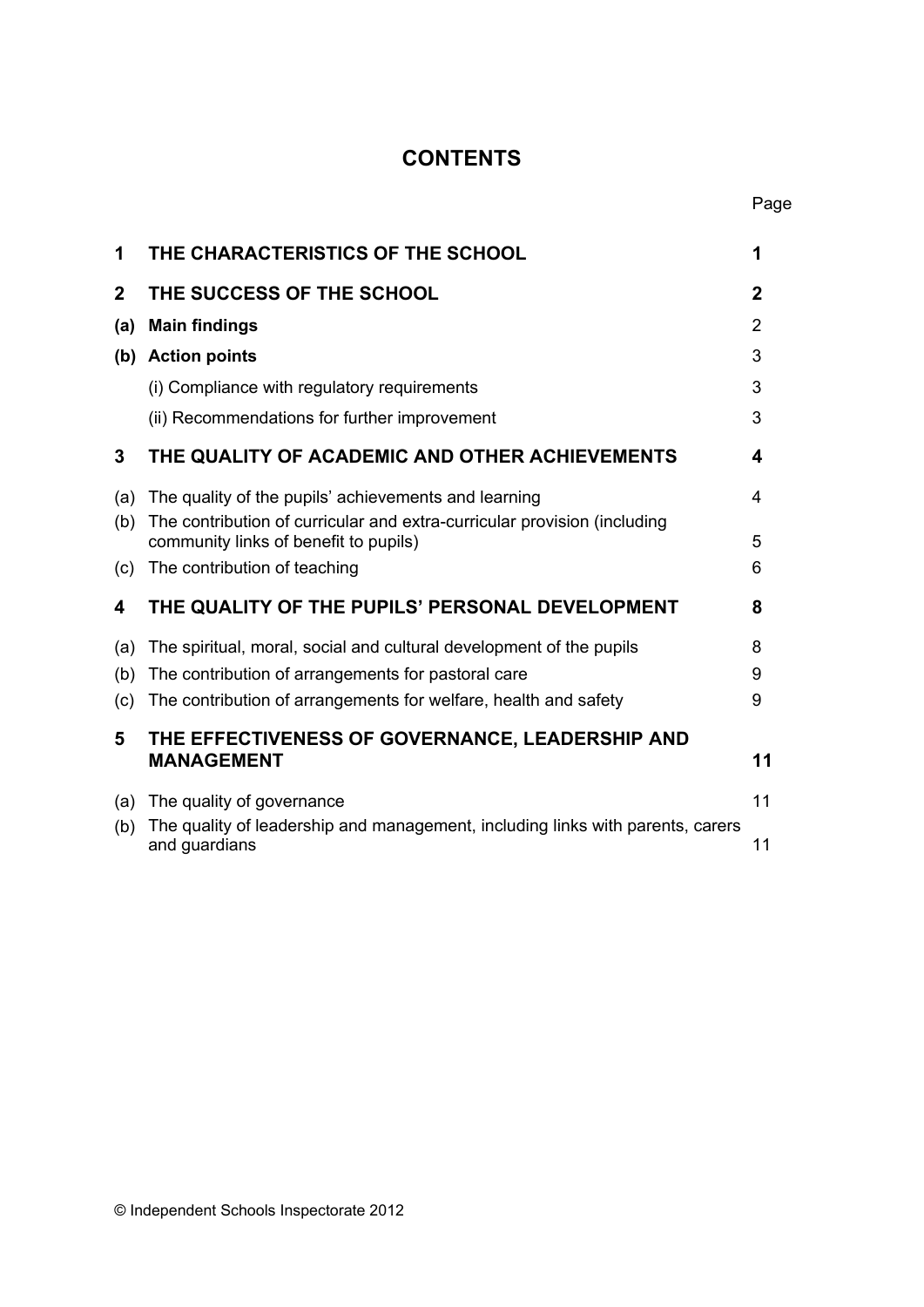## **1. THE CHARACTERISTICS OF THE SCHOOL**

- 1.1 Laleham Lea is a Catholic independent school for boys and girls aged between three and eleven. The school has existed as an independent diocesan school since 1963, operating as a charitable trust. It became co-educational in 1994 when the Nursery, now called Little Fishes, was introduced. In April 2009, it became a fully financially independent charitable company, limited by guarantee, but still subject to the diocese. The present headmistress came into post at the same time.
- 1.2 The school, though Catholic, welcomes pupils of all faiths. It is situated in a residential area in Purley, Surrey. The school aims to create an environment which is caring and loving, and in which pupils may grow intellectually, socially and emotionally. It aims to find the unique gift in each child and enable all to achieve their potential.
- 1.3 The school has a total of 81 pupils on its roll: of these, 42 are in the EYFS setting, of whom 17 are boys and 25 are girls, and 39 are aged from 5 to 11, of whom 23 are boys and 16 are girls. The pupils come from a range of professional and business backgrounds and include a diverse spectrum of ethnic and cultural heritages.
- 1.4 The school does not have entrance examinations. On the evidence of observation and of the individual reading tests carried out on entry to the main school, pupils' ability ranges from well below to well above average. Seven pupils have been identified as having special educational needs and/or disabilities (SEND), of whom one has a statement of special educational needs. Three pupils speak English as an additional language (EAL).
- 1.5 At present, pairs of classes are taught together for some of their curriculum time. When so combined they are known as Transition (Years 1 and 2), Lower Junior (Years 3 and 4) and Upper Junior (Years 5 and 6).
- 1.6 National Curriculum nomenclature is used throughout this report to refer to year groups in the school.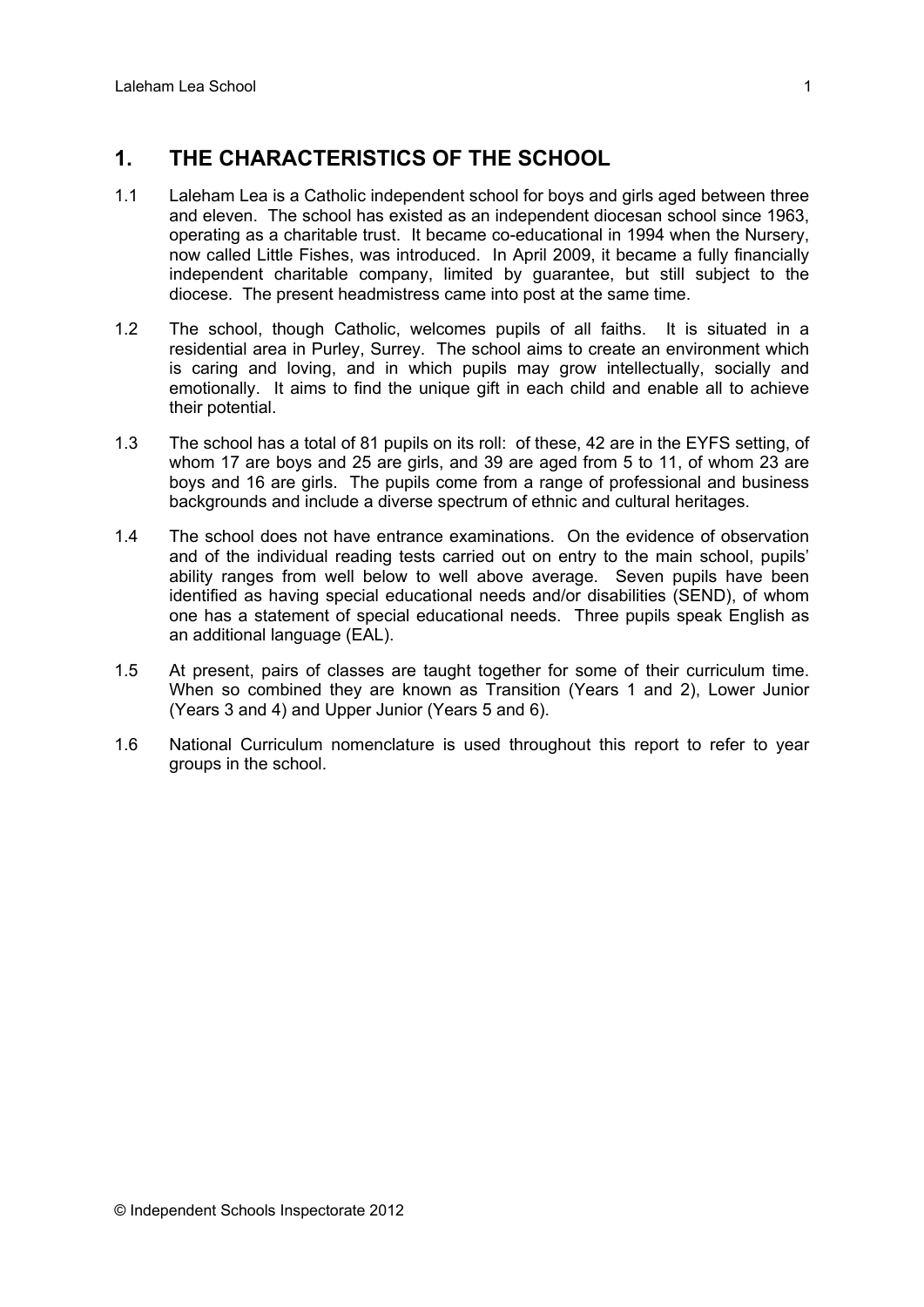# **2. THE SUCCESS OF THE SCHOOL**

## **2.(a) Main findings**

- 2.1 Pupils are well educated throughout the school and the educational development of children in the EYFS setting is excellent. Pupils throughout the school enjoy their learning and work hard. The individual support received by each pupil provides them with confidence that they are making good progress. Pupils of all ages are thoroughly grounded in literacy, numeracy and information and communication technology (ICT), and are well prepared for the next stages of their education. The breadth of pupils' experiences both within and beyond the formal timetable is good throughout the school and excellent in the EYFS setting. Teaching and assessment are good and some is excellent, especially in the EYFS. The key strength throughout the school is the excellent knowledge teachers have of every pupil evident in the way work is matched to their needs and potential. The comprehensive curricular co-ordination in the EYFS results in consistently high progress; progress in Years 1-6 lacks this consistency because curricular planning for knowledge and skills varies between subjects.
- 2.2 The quality of personal development throughout the school is very high. Pupils of all ages are confident, articulate and reflective learners. They are extremely well behaved with a clear sense of right and wrong, and are considerate towards others. They take readily to responsibility. Pupils of all ages and cultural and ethnic backgrounds relate to one another with understanding and respect. The quality of pastoral care is excellent. Pupils are extremely well known to all staff who communicate with each other constantly about any needs or problems. The school provides good care for the welfare, health and safety of all its pupils. All the requirements for safeguarding are in place.
- 2.3 The quality of governance, leadership and management is excellent. The identification and review of priorities is a genuinely collegiate process which involves all staff and in large measure overcomes a variability in the detail of some recording in Years 1 to 6. Recruitment and retention of staff are very good and comply with required procedures. The EYFS setting is very well led and managed, even though the timetable does not always allow Reception staff to attend review meetings. Management of the upper part of the school is effective overall but stretched by the lack of administrative and caretaking support and of sufficient scope for delegation. The level of engagement with parents throughout the school is very strong and many parents are involved in the life of the school. Approval for the school from parents, as evidenced in the pre-inspection questionnaires, is particularly high.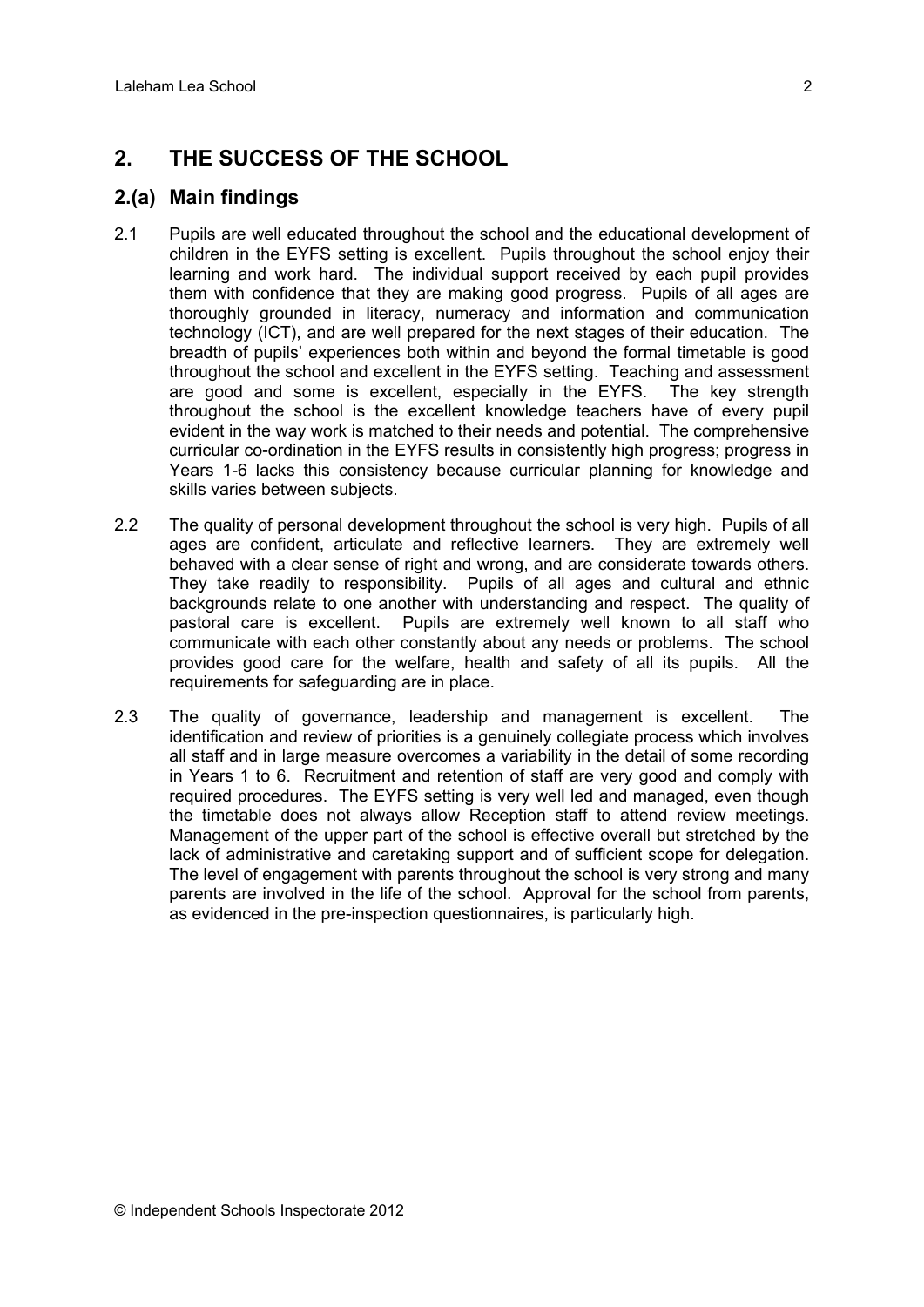## **2.(b) Action points**

#### **(i) Compliance with regulatory requirements**

(The range of the Independent School Standards Regulations is available through the link described in the Preface)

2.4 The school meets all the requirements of the Independent School Standards Regulations 2010.

#### **(ii) Recommendations for further improvement**

- 2.5 The school is advised to make the following improvements.
	- 1. Improve the consistency of standards and teaching in Years 1 to 6 by strengthening the co-ordination and monitoring of subject planning and teaching.
	- 2. Clarify the senior management roles, including the roles of headmistress and bursar and provide adequate administrative support.
	- 3. Improve the cohesiveness of the EYFS by engaging Reception more strongly with the Nursery.
	- 4. Improve the detail and accessibility of pastoral and welfare records in Years 1 to 6 to match the exemplary quality in the EYFS setting.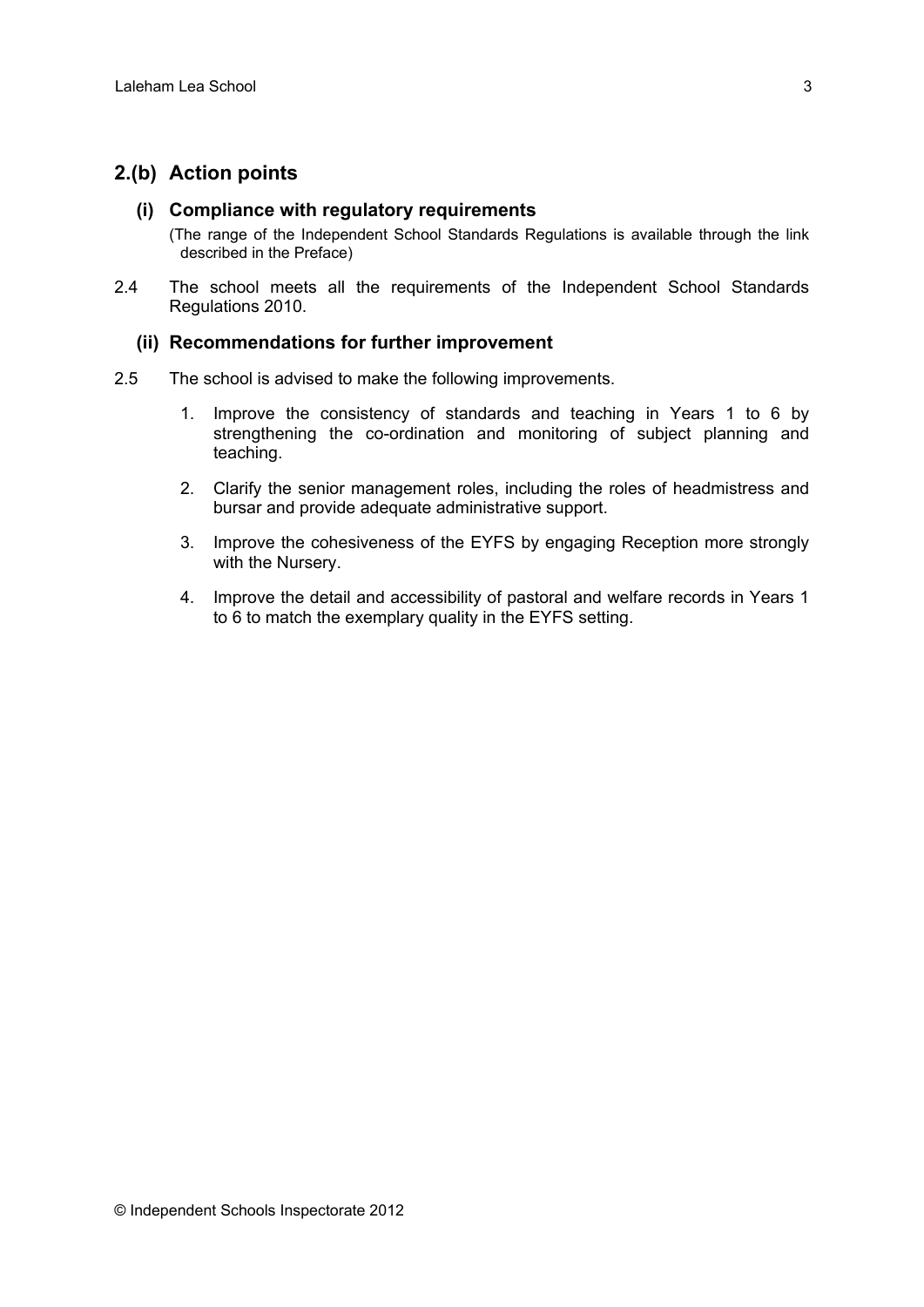## **3. THE QUALITY OF ACADEMIC AND OTHER ACHIEVEMENTS**

### **3.(a) The quality of the pupils' achievements and learning**

- 3.1 The quality of the pupils' overall achievement is good.
- 3.2 The school meets its aim to enable pupils to fulfil their potential. The strongest feature of the achievement is the fact that pupils of a wide range of ability are able to do well; this is the result of the close and professional attention they receive and the smart manner in which the curriculum they receive is organised. Pupils throughout the school are securely grounded in the key skills of literacy and numeracy and their levels of skill and understanding in the use of ICT are high. The quality of pupils' imaginative writing shows improvement as a result of a focus on wider reading. Pupils of all ages are highly articulate and can write lively prose and poetry in a variety of contexts. Mathematical development is also strong, from Nursery, where children can recognise their basic shapes and count up to 20 and beyond or Reception, where they can add and subtract one, to Years 5 and 6, where all can apply secure number skills and the more able can carry out simple investigations. The levels of knowledge, understanding and skill are good across the majority of subjects. However, in some subjects the pupils' grasp of key skills and concepts is less developed, because they are not sufficiently emphasised in planning. For so small a school, pupils have a good measure of success in competitive team sports against other schools and in championships.
- 3.3 Almost all children in the Reception class have attained well beyond the Early Learning Goals (ELGs) by the time they move on to Year 1. The numbers of pupils entered in National Curriculum tests in Year 6 in recent years are too small for reliable comparison, but their results have been consistently above or well above the national average for maintained primary schools. On this evidence, together with that from the pupils' work, their attainment is judged to be good. On the evidence of the school's data about the prior attainment and needs of its pupils, this represents a good and in some cases excellent achievement. The majority of pupils obtain entry to their first choice of independent or maintained selective schools.
- 3.4 Children in the EYFS setting make at least good and mostly excellent progress. For example, in Reception children show a rapidly developing ability to use phonics in their reading. In the EYFS classes, children's knowledge and understanding of the world develops rapidly. All those with EAL have rapidly acquired fluency and their progress is indistinguishable from that of their peers. Pupils in Years 1 to 6 make good and sometimes excellent progress in lessons. In a science lesson for a mixed age class, pupils of two year groups, taught together and divided into groups by ability, all experimented eagerly, responding to increasingly open-ended challenges about the solubility of different substances. All, from the least to the most able, had something valuable to offer, in a way that was typical of the lessons observed.
- 3.5 Pupils throughout the school are eager, inquisitive and diligent, because of the high expectations and encouragement they receive from their teachers. They listen carefully to their teachers and to each other. They set to work quickly and efficiently, whether they are working as individuals or as pairs or larger groups. Children in the EYFS setting understand the importance of sharing and of including others in their play, a habit that is evident through the rest of the school. At all ages and abilities pupils think for themselves and debate ideas with each other and their teachers. Their critical thinking and listening skills are well developed through the quality of the teachers' questioning. As they move up the school, they learn to take notes and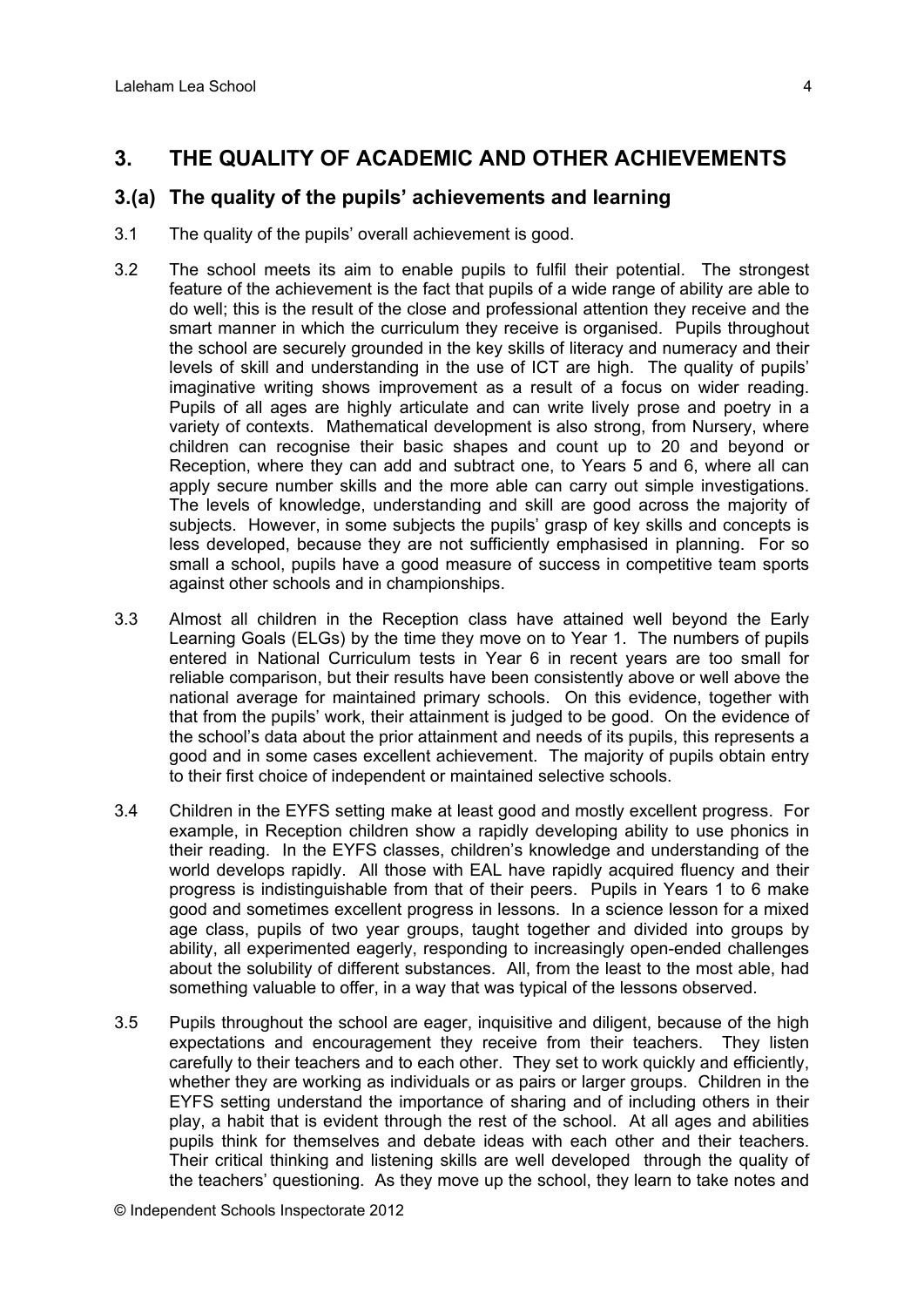to set out their investigations in diagrammatic and other formats. They are very independent minded and curious and relish debate, at which they are adept. Those with SEND show great confidence because of the support they receive from their teachers, while more able pupils respond well to the more searching and openended questions and problems they are given.

#### **3.(b) The contribution of curricular and extra-curricular provision**

- 3.6 The overall quality of the curriculum is good.
- 3.7 The curriculum for Years 1 to 6 is good and for the EYFS is excellent. The most important strength of the educational provision throughout the school is its inclusiveness, so that the school's ambitious aim to find the unique gift in every child, no matter what the subject or whether it is academic, practical or social and emotional, is fulfilled. The intelligence with which the school has used its small size to place individual pupils in classes and groups in which their ability and needs can best be met is remarkable and something on which some pupils commented. Unstinting support is organised for any pupils that lack confidence or have SEND, mostly within the class, but with some more intensive support outside the class.
- 3.8 In the EYFS setting, all the Early Learning Goals are planned for and taught in an integrated way, which judiciously balances planned direct teaching with opportunities for pupils to learn through their autonomous but discretely guided choices. Early literacy and numeracy are introduced and developed according to the readiness of each child. Years 1 to 6 follow all the national curriculum subjects, together with religious education (RE), personal, social and health education (PSHE) and dance, in a way that covers all the required areas of learning for a reasonable time. In this respect, and in the increase of provision for design and technology, the school has improved since the previous inspection.
- 3.9 The curriculum provides a good transition from Nursery to the steady emergence of separate subject study and homework. Pupils and parents responding to the preinspection questionnaire confirmed that the amount and types of work pupils take home is about right. There is a good range of educational visits and extra-curricular activities. Sport and music are particularly strong and pupils relish the opportunities provided by their coaches and take the training they receive very seriously. The Irish dancing is extremely popular and allows pupils of all ages to share their time with children from another school and to achieve high standards for their various physical capacities. The quality of provision for 'early birds' provides a friendly, almost family start to the day, while the after-school provision for 'late leavers' is extremely well resourced, offering planned activities for pupils of different ages as well as a snack.
- 3.10 Planning in the EYFS is excellent overall. Staff constantly work together to review the effectiveness of their provision and adapt and improve it, although because of timings, staff in Reception cannot always attend meetings at the end of the day, detaching it slightly from Nursery. The planning of subjects from Year 1 to 6 is good in most subject areas, despite the lack of specific subject co-ordination, as a result of the small number of staff. The school is aware that a few subjects are not as effectively developed as they are in the majority. The school has an effective process for identifying and supporting pupils with SEND , including any with a statement, so that they make particularly good progress. Provision for the pupils with EAL has been very effective, so that these pupils, all in the youngest classes, rapidly acquire fluency in English. Gifted and talented pupils benefit from the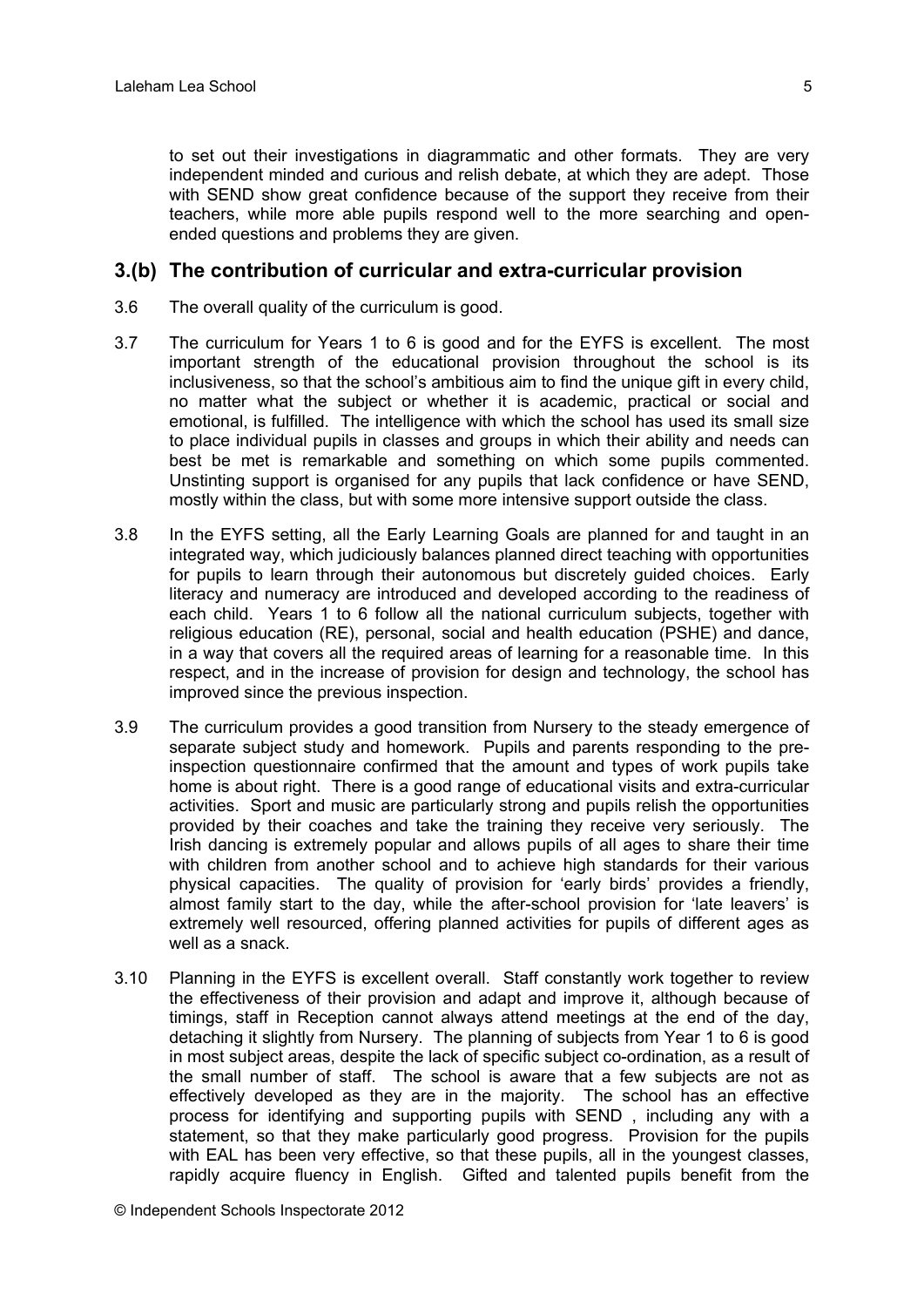planned individual attention given to each child in both EYFS and Years 1 to 6 ensuring that their needs are met well.

#### **3.(c) The contribution of teaching**

- 3.11 The quality of teaching is good.
- 3.12 The quality of teaching in Years 1 to 6 is good and some of it is excellent. That in the EYFS is mostly excellent. Since the previous inspection, both the EYFS and the main schools have maintained the quality of teaching. The key strength of the teaching, highlighted by both parents and pupils in their questionnaires, is the success with which teachers match their teaching to the ability and needs of each pupil and build their pupils' confidence and aspirations. Teachers know their pupils extremely well and close communication between teachers enables this knowledge to be shared and sustained across subjects. As a result pupils of all ages and capacities are able to make progress in line with their ability, including any with SEND or EAL.
- 3.13 Individual lessons are well planned and very effectively organised and managed. In the EYFS, teachers create a bright welcoming environment, skilfully and imaginatively resourced to stimulate children to make excellent progress in all six areas of learning. They strike an ideal balance between adult-led and child-initiated learning and make constant use of the well-equipped outdoor spaces in all weathers. Teachers in Years 1 to 6 are regarded as kind but firm by their pupils. They manage the mixed age classes with great skill, tailoring the work to each pupil, and taking the opportunity to move pupils up a year or down a year for particular subjects and times of the week. Time-keeping and pace are good, an improvement on the previous inspection. Teachers are good at drawing out pupils and at stimulating discussion and debate at all ages, something which pupils relish and which helps them to acquire their evident articulacy. Teachers are lively and enthusiastic and make good, often creative use of the resources available, including ICT, often imaginatively creating their own materials. Particularly good use is made of individual laminated boards to support literacy and numeracy. Subject knowledge is strong.
- 3.14 Teachers at all levels are good at promoting independence in their pupils successfully. This was evident, for example, in the way in which in the midst of going home time in the Nursery, pupils asking for help in putting on their coats were reminded how they had been taught to do this the previous day and with a little help and a lot of coaxing were enabled to do this independently. This fostering of independence is a strong feature throughout the school. In many lessons in Years 1 to 6 teaching encourages pupils to take responsibility for their own learning and to think things out for themselves.
- 3.15 The arrangements for tracking the children's development and needs in all their areas of learning in the EYFS are fully in place and highly effective. Teachers use this information accurately to determine each child's next steps. The quality of assessment in the rest of the school is sound and is appropriately a priority for the school's improvement plan. Pupils' work is marked fully and this often includes supportive comments or suggestions for improvement, and pupils confirm that where nothing is written, helpful oral comment is given. The use of the optional national tests is beginning to give the school a valuable guide to the progress of individuals and the use of standardised descriptors to make assessment more systematic across more of the subjects has begun successfully. The depth and detail of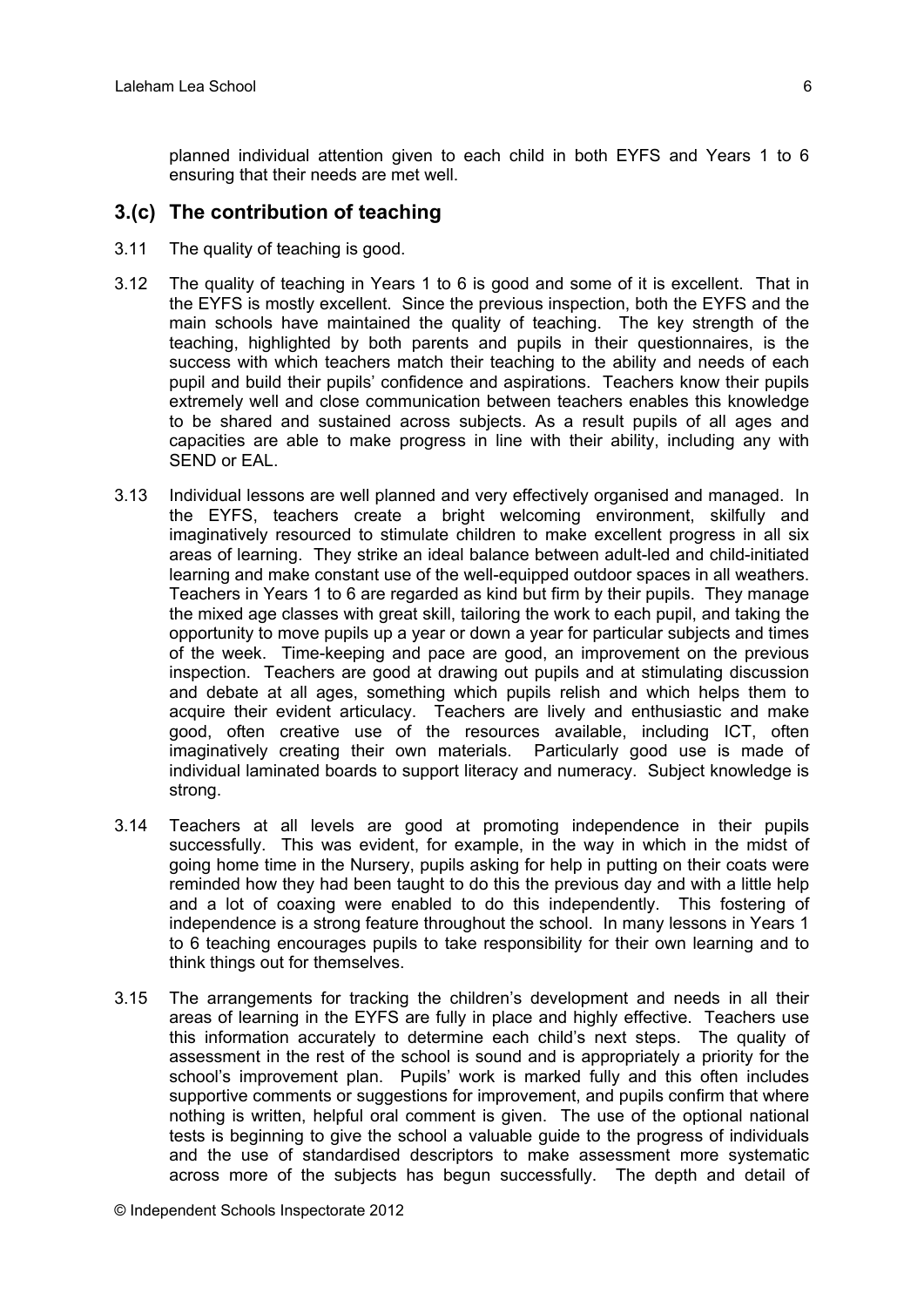assessment is less evident, however, in the subjects outside English, mathematics and science.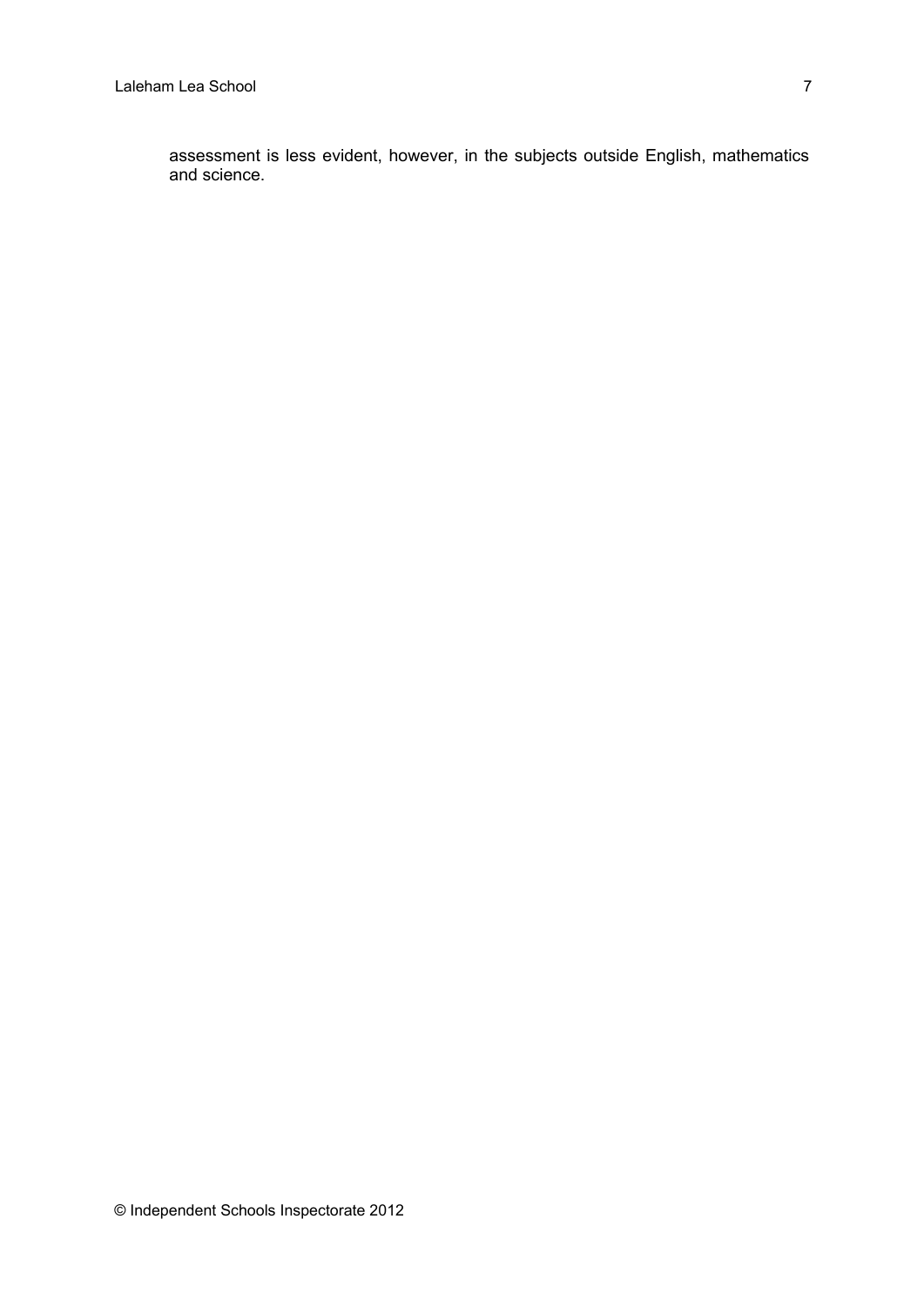## **4. THE QUALITY OF THE PUPILS' PERSONAL DEVELOPMENT**

### **4.(a) The spiritual, moral, social and cultural development of the pupils**

- 4.1 The quality of the pupils' personal development is excellent.
- 4.2 Pupils throughout the school display extremely good spiritual, moral, social and cultural development. The school's aims and mission fully underpin the development of each child. Almost every policy and practice is steeped in the values the school aims to develop in its pupils, including adaptability, enthusiasm, honesty, responsibility for others, awareness of the world around them and knowledge of the Catholic faith and understanding and respect for other faiths. In this the school has retained the strengths reported in 2007 and further built on them.
- 4.3 From Nursery to Year 6, pupils respond to the loving ethos of the school by growing in confidence and self esteem without vanity. From assemblies, the weekly Catholic masses and from many of their lessons they acquire the ability to reflect sensitively on the intangible and spiritual aspects they experience. In interviews, for example, pupils were thoughtful and reflective and showed an understanding of their feelings and sensitivity to the feelings of others.
- 4.4 Not only are the pupils very well behaved, but they showed patience in the few instances where a pupil was troubled and took time to settle. They are extremely polite and considerate. They understand and respect the rules of the school. Their work in RE has made a deep impression on them because of the debates they hold on controversial aspects of the law, justice and fairness; these enable them to understand that what is fair is not always easy to see. Through their PSHE they have learned to deal with problems that arise in the school day, such as an argument in the playground, and this contributes to the high quality of relationships. They understand the difference between good and bad choices from discussions, for example, in circle time in the Nursery.
- 4.5 The pupils love the school so that many talked of it as being like a family, in accord with one of the school's aims. Pupils enjoy the opportunities to take responsibilities; children in Reception add up the numbers present on the register before taking it to the school office and older pupils assist with Mass and serve as house or team captains. Older pupils take a pride in mentoring younger pupils. Pupils understand that that they are part of a larger society and that they should contribute to as well as gain from it. As a result, they take a pride in raising money for good causes such as cancer charities.
- 4.6 The school is diverse in terms of ethnic, cultural and religious heritage, and pupils from different faiths and heritages relate well together on a basis of mutual respect. In addition to their Catholic education, pupils show awareness and understanding of other faiths and culture, such as the Jewish faith and practices, which they were studying with interest, and the Chinese culture, which pupils had studied in the previous term; they participated in celebrations of the Chinese New Year with relish. Pupils also benefit from many opportunities for cultural experience, and many study musical instruments and take an energetic part in the Irish dancing club.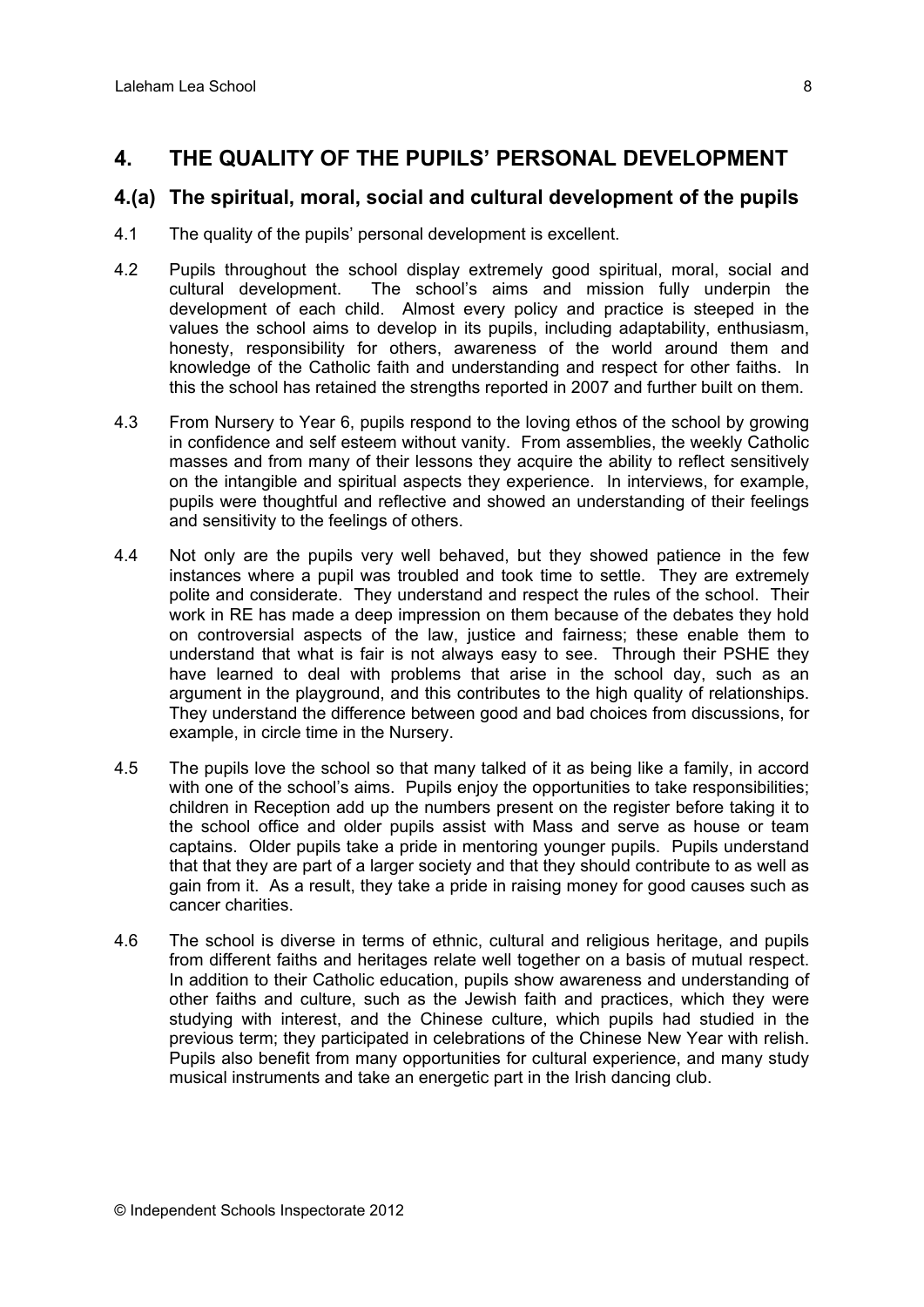#### **4.(b) The contribution of arrangements for pastoral care**

- 4.7 The quality of pastoral care is excellent.
- 4.8 Teachers throughout the school take extremely good care of their pupils. Both parents and pupils in the pre-inspection questionnaire strongly endorsed this view. The school fully succeeds in creating a caring and loving environment. Communication and co-operation between staff and parents in promoting the needs of their children are very strong. Pupils express trust in staff and feel that there are several to whom they could go when they are upset or have a problem. Children in the EYFS setting show complete trust in their key workers.
- 4.9 The emphasis in the school's approach to discipline is upon praise and the encouragement of positive behaviour. Staff establish an atmosphere in which pupils show extremely good behaviour and in almost every way respect the school's rules as fair. Relationships among pupils and staff are in every other way excellent. Bullying is not tolerated in the school. Policy and practice are clear about this and pupils and their parents endorsed this strongly in their responses to the preinspection questionnaire. Proper records are kept of any related incident to ensure that it has been dealt with and followed up.
- 4.10 Pastoral documentation is at its strongest in the Nursery and Reception, where records are extensive and track each child's development and any concerns or needs in great detail. From Year 1 to 6 teachers keep less detailed, though satisfactory, records and rely more on their own excellent knowledge and on oral communication with their colleagues.
- 4.11 The school caters extremely well for the widely differing physical, social and emotional needs of its pupils, not least because it fully honours its mission to seek the unique gift in every child. The school's access plan is fully up to date, is comprehensive, and effectively carried out to make sure that as far as practicable no pupil is disadvantaged by either the accommodation or the school's provision.
- 4.12 Although the school does not formally consult its pupils, staff make themselves aware of the views of their pupils by talking to them and so take their views into account.

#### **4.(c) The contribution of arrangements for welfare, health and safety**

- 4.13 The arrangements for welfare, health and safety are good.
- 4.14 The school takes its responsibilities for the safeguarding of pupils very seriously and has in place excellent policies, training and teaching practices. Recording and filing are satisfactory in Years 1 to 6, while in the EYFS setting they are exemplary in their detail and use. Both parents and pupils expressed confidence in the care the school provides. The school has close links with the child protection agencies, including in the EYFS, and staff are all trained up to date and familiar with the requirements of the policies. Designated safeguarding staff have up to date training.
- 4.15 Arrangements for health and safety, including the related training are mainly rigorous and always at least sound. The arrangements for protection against fire are thorough and effective. Careful checks are made of buildings and grounds and the necessary logs maintained. Arrangements for first aid are fully meet. Staff take meticulous care to ensure that parents give the necessary permissions for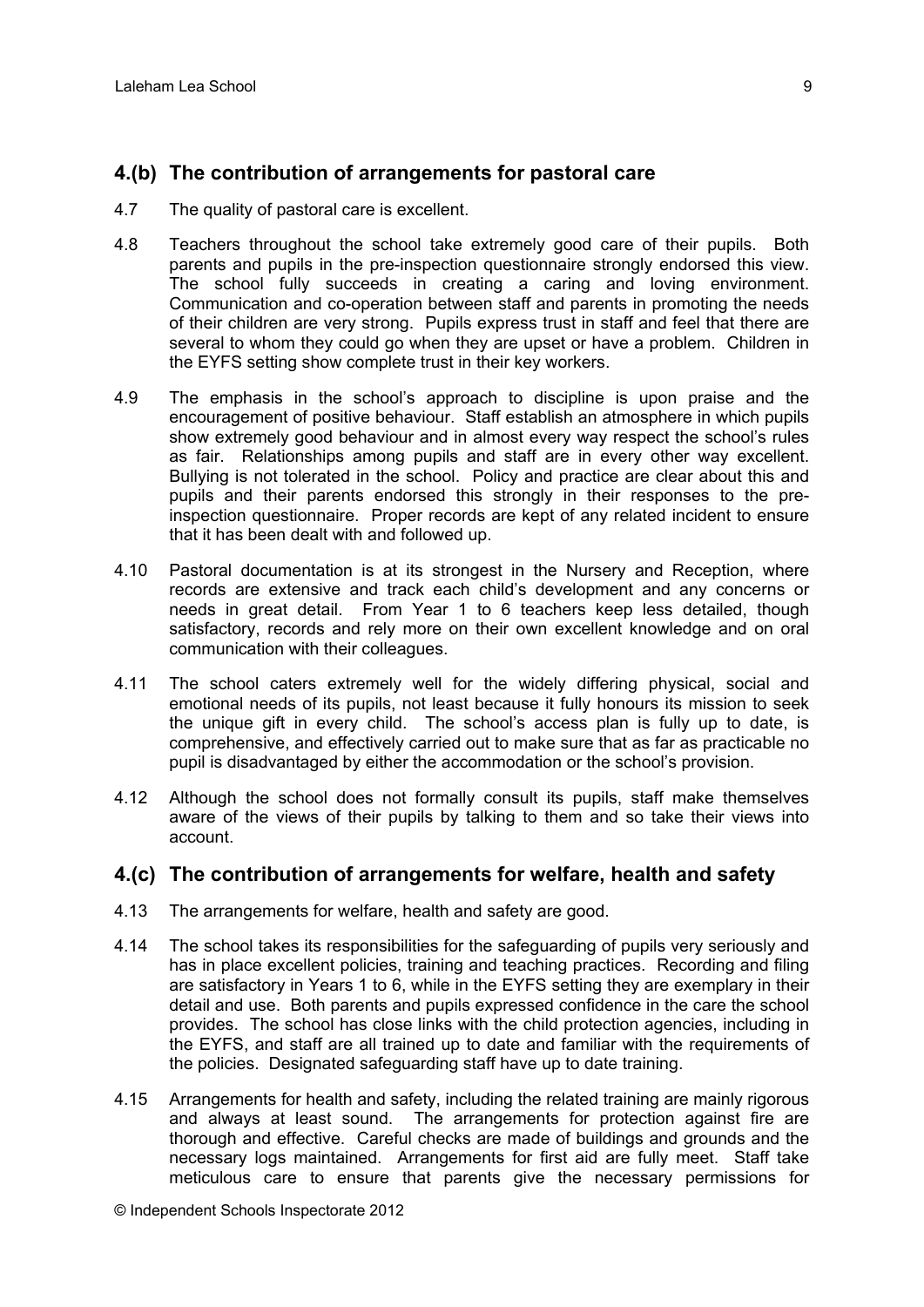medication and are informed that the dose has been administered. In Years 1 to 6, in cases where permission had been secured by telephone, the fact that parents had been notified of administration of doses was not automatically logged, an issue rapidly dealt with as soon as pointed out. Meticulous care is taken to minimise risk on visits out of school. Class risk assessments in the upper part of the school, while adequate, are less detailed than those in the EYFS.

4.16 The school keeps a proper admissions register and accurate registers of daily attendance.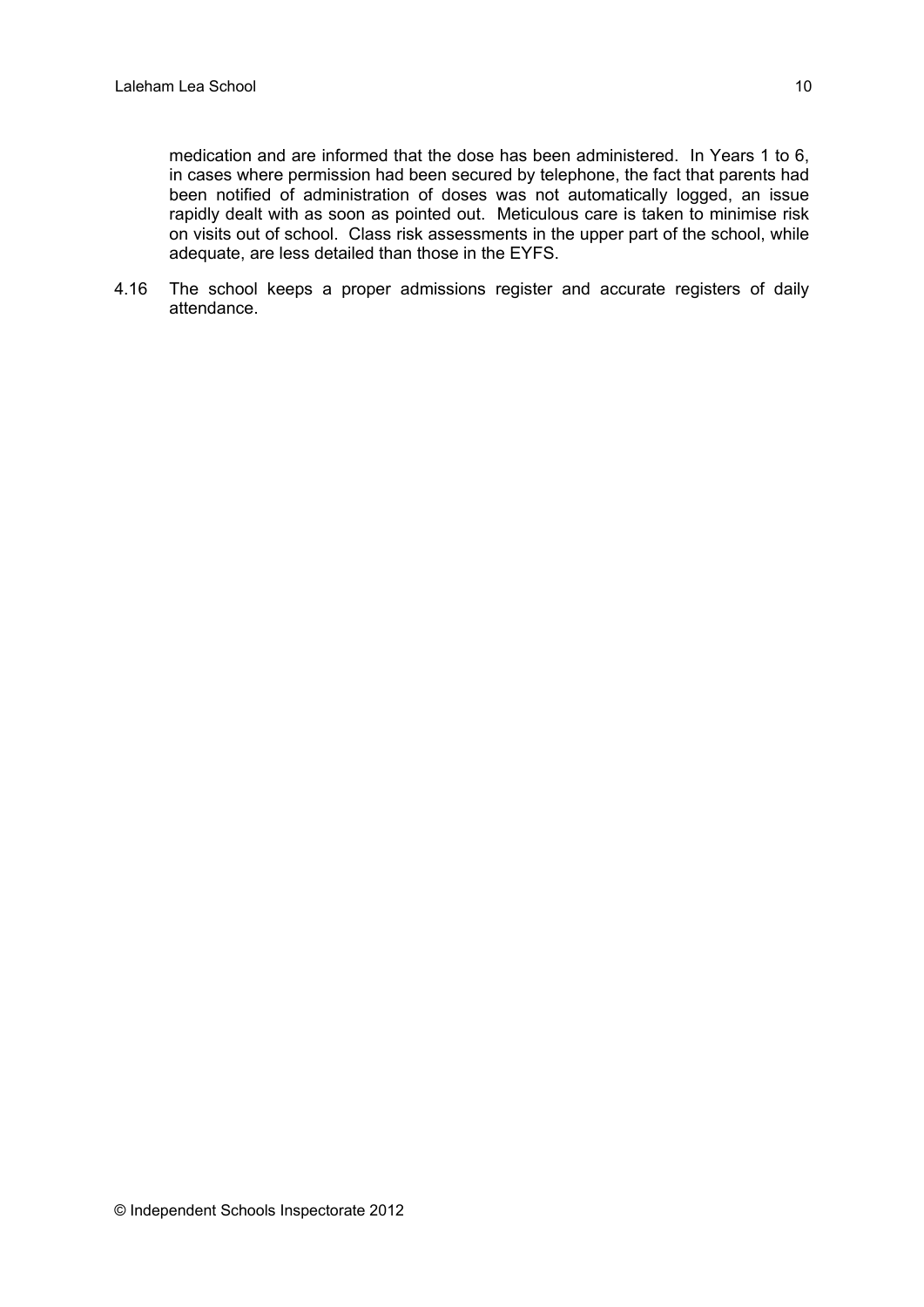## **5. THE EFFECTIVENESS OF GOVERNANCE, LEADERSHIP AND MANAGEMENT**

## **5.(a) The quality of governance**

- 5.1 The quality of governance is good overall.
- 5.2 The governance of the school has important strengths, which outweigh some important areas for improvement. The governing body is inevitably small and includes the headmistress and bursar. This enables it to have a close insight into the workings and performance of the school, including the EYFS setting, for which one of the governors has a direct responsibility. The governing body's composition guarantees the strength of the school's Catholic ethos. It supports the school very well, but has been less effective in providing constructive challenge. It has not resolved a lack of clarity about the relative degree of strategic authority that lies with the head and bursar, respectively. Governors support the financing of the school's resources successfully. It takes very seriously its role in safeguarding pupils and includes a named safeguarding governor and has other governors with relevant experience. Governors review the safeguarding and other policies and their implementation at more than annual intervals. The governing body takes a close interest in the school and its staff and parents and some governors visit classes and attend school functions.

## **5.(b) The quality of leadership and management, including links with parents, carers and guardians**

- 5.3 The quality of leadership and management is good overall.
- 5.4 Leadership at all levels is a great strength of the school and has gone a significant way to counteract some administrative weakness in the otherwise good management of the school. Leadership and management are extremely successful in sustaining the school's distinctive ethos and in realising its demanding aims, particularly that which seeks to find and develop the unique gift in every child. Recognition of the human quality of the school, and of its strong communication and good pastoral support and academic standards are recognised through the exceptionally positive response of parents to the pre-inspection questionnaire, in which scarcely any negative view was found.
- 5.5 The school currently has a limited management structure, because it has given priority to generous adult to pupil ratios throughout the school, which contributes importantly to its academic and pastoral strengths. The headmistress and the bursar have specified areas of responsibility, which they carry out effectively, despite the lack of clarity about their respective strategic authority. The EYFS setting, which is at present roughly half the school in number, has a head of Nursery, with the headmistress as overall head of the setting; this structure leaves an unevenness in the link between Nursery and Reception, which, though of good quality, is somewhat detached from the rest of the EYFS. The absence of delegated subject coordination in Years 1 to 6 contributes to the relative weakness in curriculum planning and pupil progress in some subject areas, which prevents good provision from becoming excellent. In the absence of a school secretary or caretaker, staff in Years 1 to 6 and, in particular senior management, are severely stretched in ways that prevent the generally good record keeping from attaining the exemplary detail and quality evident in the EYFS setting. Yet the academic quality and standards are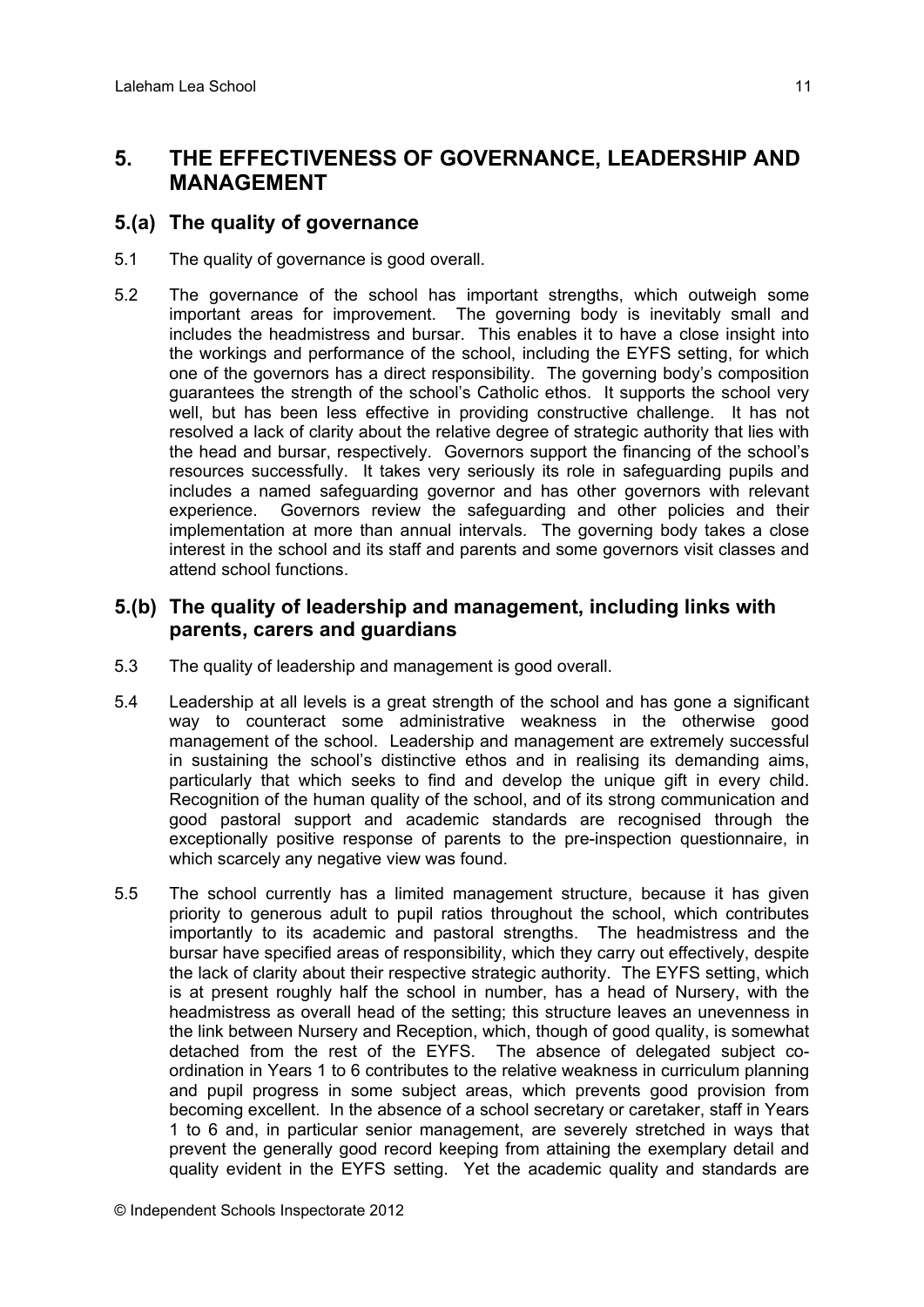good and the quality of the pupils' personal development and pastoral care are excellent. This is in large part because of the genuinely collegiate leadership, in which clear and committed vision and consideration are answered by understanding and by dedicated professionalism and loyalty throughout the staff. Thus the present circumstances have been made to work remarkably well, even though both senior management and the governors recognise that the success of current administrative arrangements is vulnerable in the absence of appropriate support.

- 5.6 The EYFS self-evaluation demonstrates a thorough and detailed understanding of the strengths and priorities for development, with all the staff fully engaged in this process, supported by weekly team meetings to review progress. In Years 1 to 6 also teachers are closely involved in the discussion and identification of strengths and areas for action or improvement. There is a clear and accurate common understanding of the main areas for development, even though its written documentation is less detailed than that for EYFS. Much planning and review concentrates on the needs of individual pupils and is very effective in this. There is a clear and simple set of priorities for the school's future development, supported by appropriate financial planning. The school keeps the financial arrangements for the main school and EYFS scrupulously separated.
- 5.7 Management takes very seriously its responsibilities for the safeguarding, welfare, health and safety of all its pupils, and ensures that all the necessary policies and related training are in place and implemented. It is especially strong in its attention to the equal treatment of individuals and groups within the school. Policies are clear and thorough and are fully implemented. All the necessary records are kept and record keeping in EYFS is exemplary.
- 5.8 Leadership and management have been very effective in recruiting, motivating and developing high quality staff. Proper care is taken to recruit staff, governors and volunteers safely, and the school has a good procedure for this, which includes the requirement of a member or staff with training in safer recruitment on all appointment panels. There is a useful emerging system of performance management, especially effective in the use in Years 1 to 6, where staff scrutinise work together. This has enabled the school to identify creative writing as an area for development for the current academic year and to track progress in improving it.
- 5.9 The school has exceptionally strong relationships with its parents, engaging them extensively in the work of the school. Parents in their comments in the preinspection questionnaire and in informal discussions with inspectors were full of praise for the school and its leadership in all aspects of its provision. The school meets its aim to have a family atmosphere and parents are very closely engaged in the work and life of the school in every aspect, and this is nowhere more evident than in the EYFS setting. Parents of pupils and prospective pupils receive ample information about the curriculum and all aspects of the care and life of the school. The reports, sent out twice a year, are of good quality, and give a clear picture of what has been studied, the progress made and areas in which pupils might improve. The arrangements for raising concerns and complaints are simple and clear. No complaint has required a panel hearing, and those handled at a more preliminary level are carefully considered in close discussion with the parents and properly resolved. A parents' association is highly active in supporting the aims of the school by bringing parents together socially and being informally consulted about the school's priorities. There is also a parent consultant on the governing body.